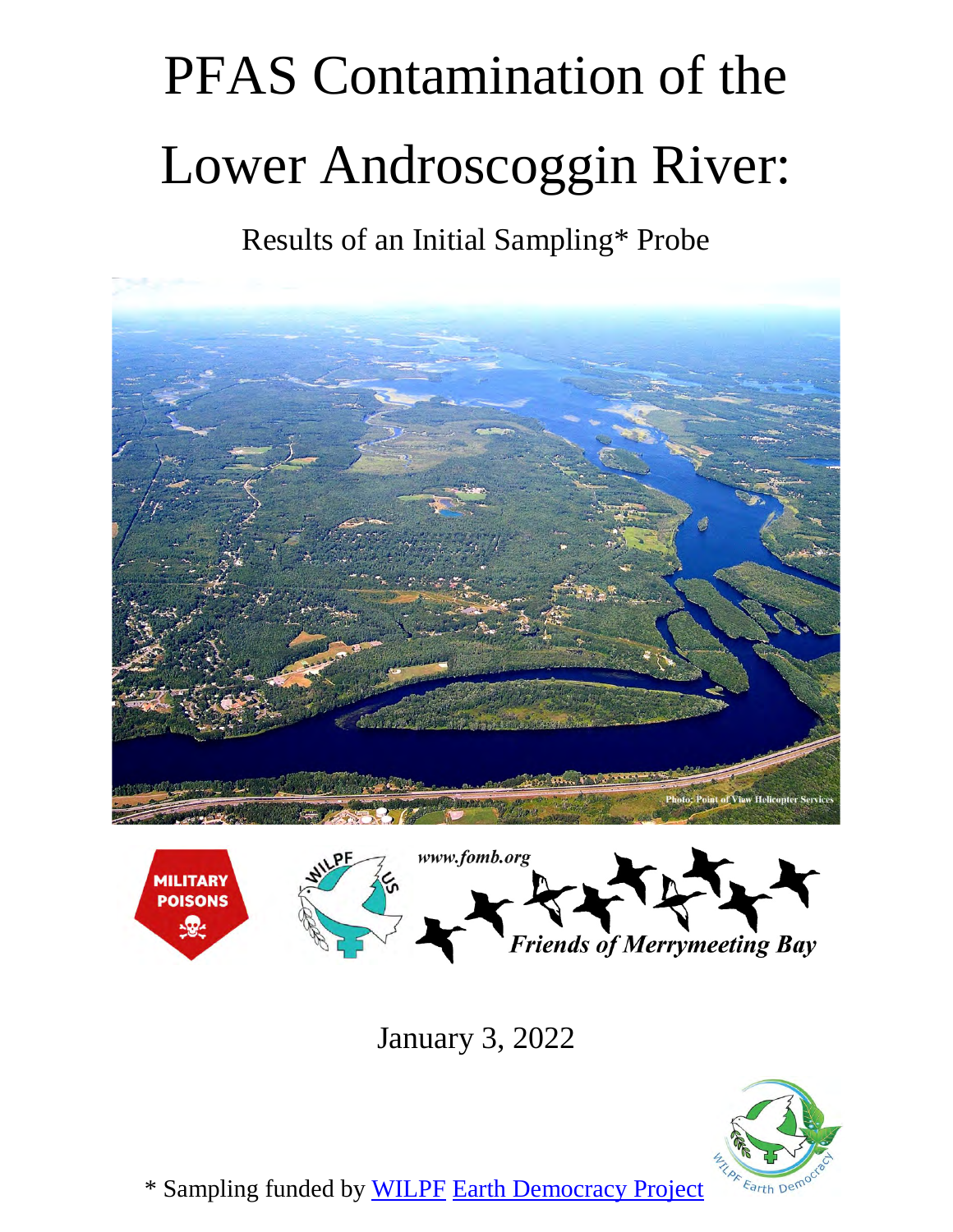# **Maine Environmental Group finds high levels of PFAS in the Androscoggin River**

By Pat Elder January 3, 2022



*In addition to the PFAS test, Ed Friedman measures specific conductivity for a general measure of water quality. Photo: Pat Elder*

Ed Friedman with [Friends of Merrymeeting Bay](http://www.fomb.org/) (FOMB) in Bowdoinham, Maine teamed up with local activists and other FOMB members Barbara West and Martha Spiess to test for PFAS in the Androscoggin River and a nearby stream that empties into it. Pat Elder of [www.militarypoisons.org](http://www.militarypoisons.org/) facilitated the testing.

They found alarming levels of the cancer-causing chemicals.

The group met on a crisp morning in late October at the Merrymeeting Dog Park and walked on the picturesque trail along the river to the outfall of the Brunswick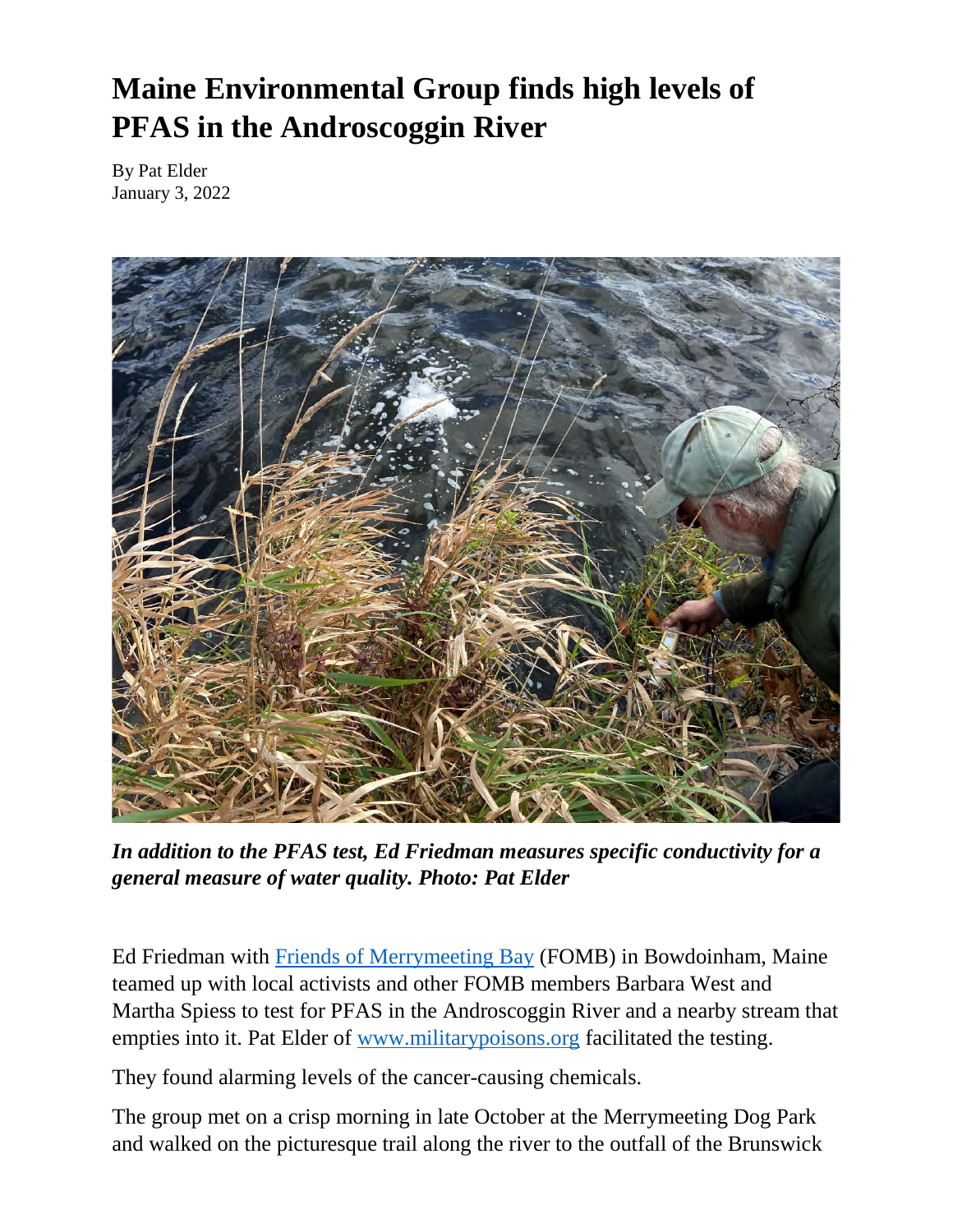Sewer District on the Androscoggin River. Sewer pipes that empty into rivers aren't normal destinations for hikers, but this group knew exactly where it was heading to collect a water sample.

PFAS test kits used in the current sampling are manufactured by [Cyclopure,](https://cyclopure.com/pfas/) a materials science company. The test kits are finding widespread use and have been found to be remarkably accurate.

The environmentalists also collected a sample from a stream between Bath Rd. and Allagash Drive, draining ponds on the former Brunswick Naval Air Station (BNAS) about 2,500 feet from where the stream empties into the Androscoggin. The site is about a mile southeast from the Brunswick Sewer District and just west of Cook's Corner.



*The red X shows the sewer outfall on the Androscoggin River. The yellow X is the site of the stream with dangerously high levels of the carcinogens.*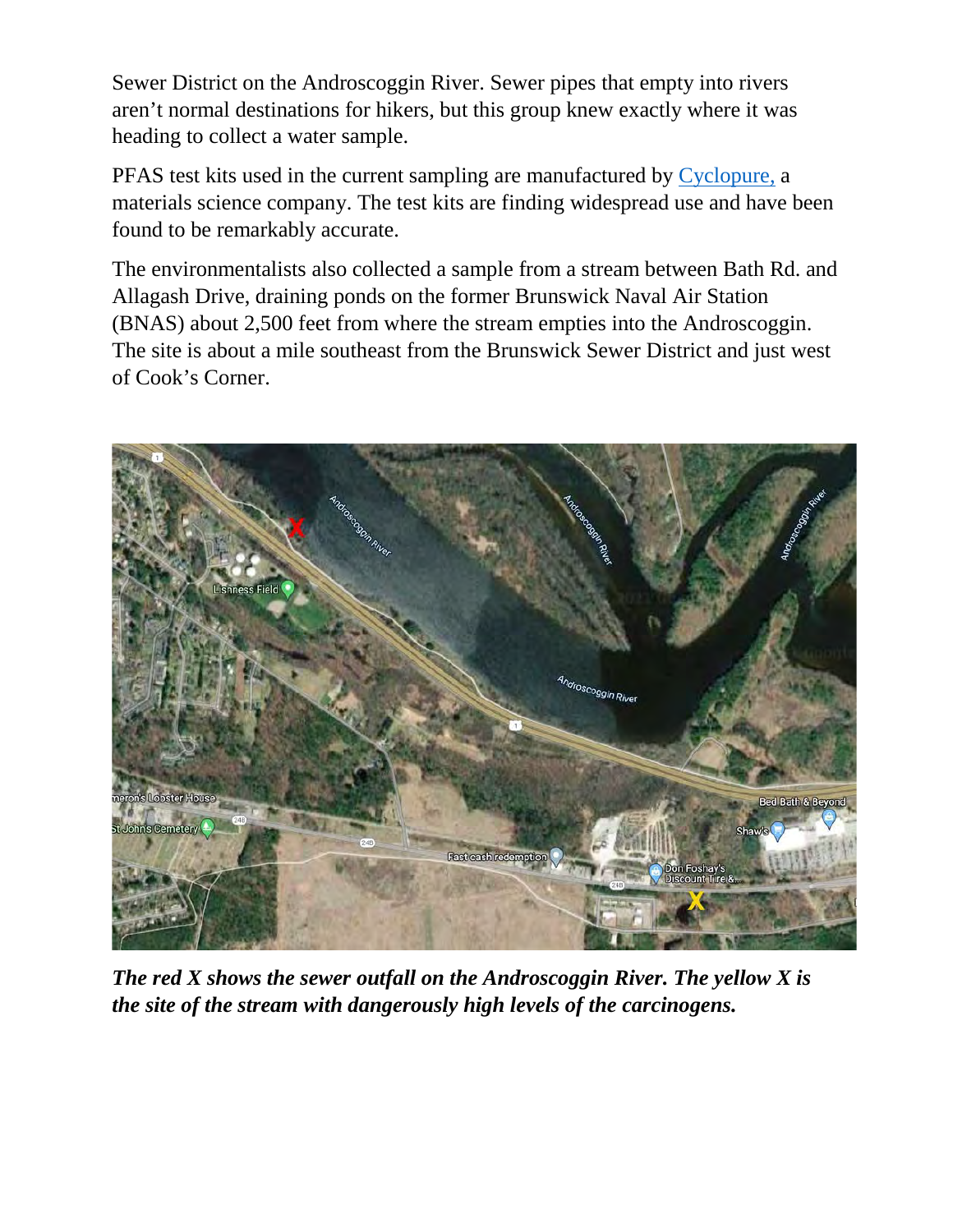Here's what they found:

| <b>Location</b> |  |                         |                      | PFOS PFOA PFHxS PFNA PFHpA PFDA Total 6 PFAS |
|-----------------|--|-------------------------|----------------------|----------------------------------------------|
| River Outfall   |  |                         | 51.1 5.4 3.4 1.1 1.7 | 65.7                                         |
| Stream          |  | 363.1 29.1 110 1.2 14.4 |                      | $\leq$ 517.8                                 |

*\_\_\_\_\_\_\_\_\_\_\_\_\_\_\_\_\_\_\_\_\_\_\_\_\_\_\_\_\_\_\_\_\_\_\_\_\_\_\_\_\_\_\_\_\_\_\_\_\_\_\_\_\_\_\_\_\_\_\_\_\_\_\_\_\_\_\_\_\_*

*The group reported 363.1 parts per trillion (ppt) of PFOS (per-and poly fluoroalkyl substances) in a stream draining out of the former Brunswick Naval Air Station into the Androscoggin River. They also found 51.1 ppt of PFOS in the river at the Brunswick Sewer District outfall which still receives and discharges wastewater from the former air station. PFOS is among the most dangerous of PFAS compounds because it bioaccumulates in seafood.*

*============*

Maine limits the 6 PFAS compounds in the preceding Table and listed below to 20 ppt (alone or in combination) in drinking water:

- Perfluorooctanoic acid (PFOA)
- Perfluorooctane sulfonic acid (PFOS)
- Perfluorohexane sulfonic acid (PFHxS)
- Perfluorononanoic acid (PFNA)
- Perfluoroheptanoic acid (PFHpA)
- Perfluorodecanoic acid (PFDA).

### ===========

Total PFAS concentrations were 183.1 ppt for the river (total of 36 different PFAS compounds detected) and 1,661.2 ppt for the stream (total of 29 different compounds detected). CycloPure tests for 55 PFAS compounds.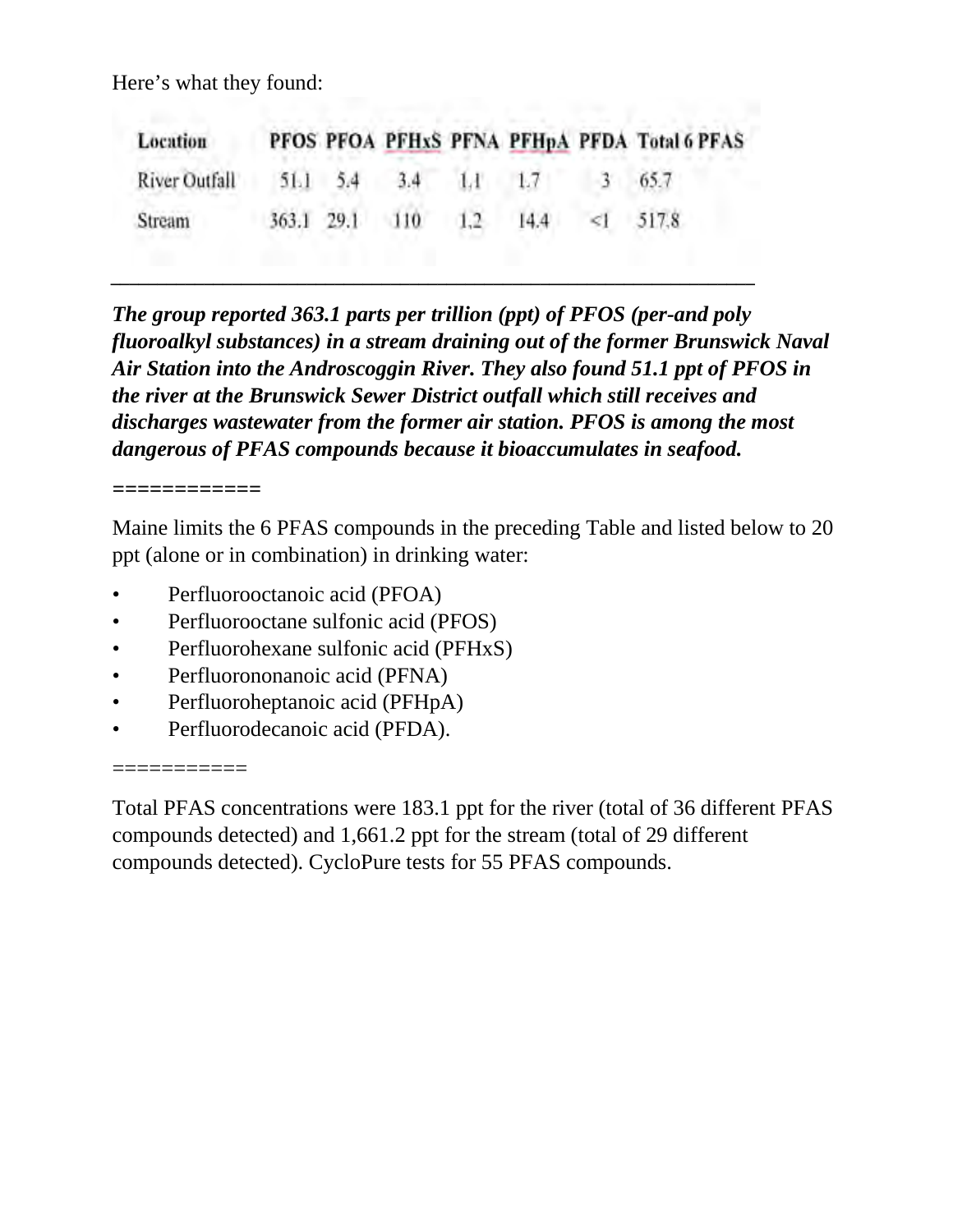

The Navy & DEP tested the toxic stream water for only three PFAS compounds at the same spot in 2018. The sample site is shown at the top of this Navy graphic as the green triangle marked "SW-52". (Note: "Pond 1" is only a tiny creek.)

| <b>Analyte (ppt)</b>       | Navy - May, 2018 | <b>FOMB</b> - Dec, 2021                    |
|----------------------------|------------------|--------------------------------------------|
| <b>PFOS</b>                | 256.0            | 363.1                                      |
| <b>PFOA</b>                | 29.9             | 29.1                                       |
| <b>PFBS</b>                | 17.2             | 9.5                                        |
| <b>Total PFAS reported</b> |                  | 303.1 (3 compounds) 1,661.2 (29 compounds) |

NGO activists reported five times more PFAS than did the Navy but the Navy only reported data for three compounds. Compared to most states, Maine's done a pretty good job trying to get in front of the PFAS avalanche of poisons. But this report reminds us how far Maine has to go.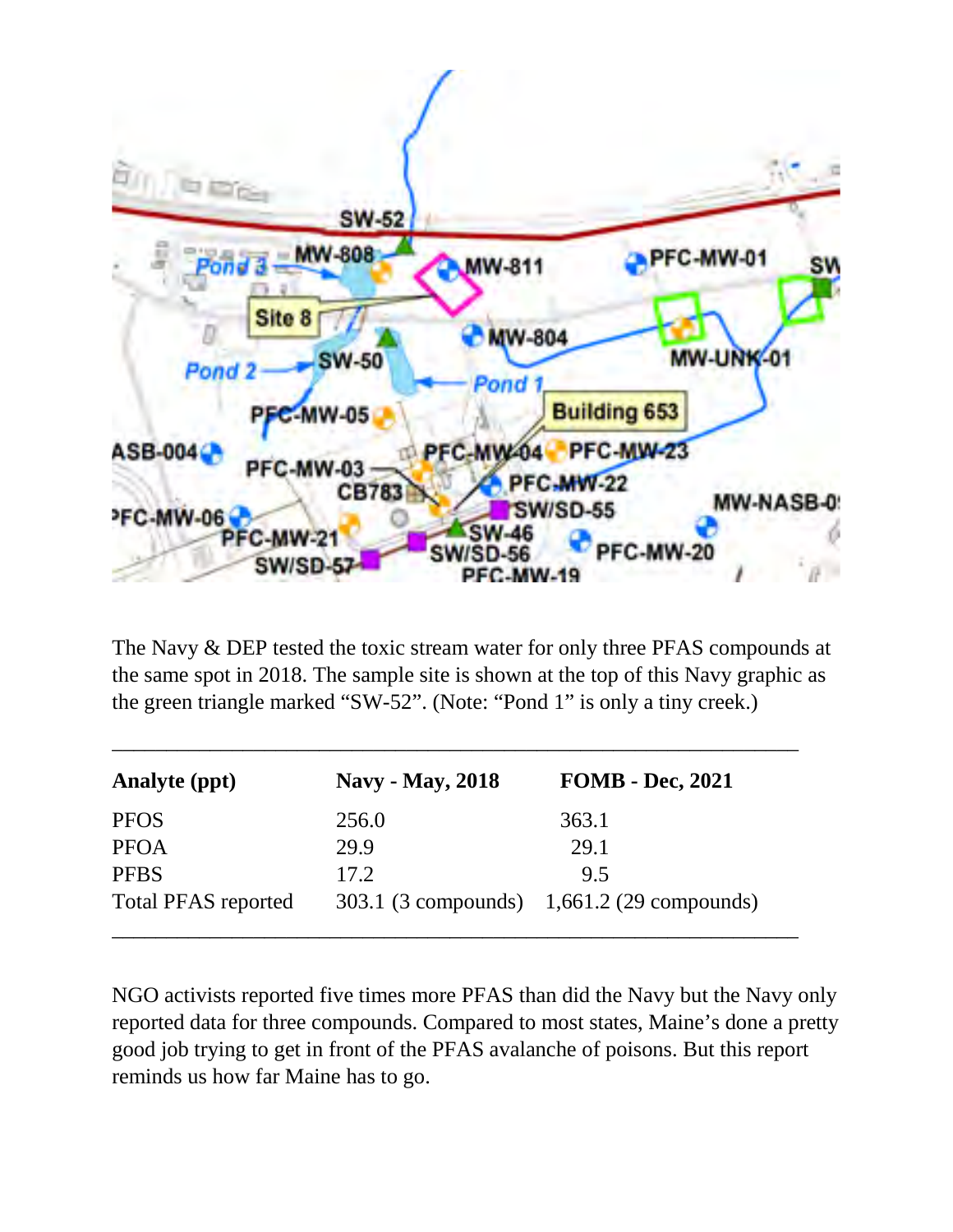# **6:2 FTS 6:2 Fluorotelomer Sulfonate (6:2 FTS)**

The stream draining former Brunswick Naval Air Station contains a shocking concentration of 886.4 ppt 6:2 FTS, a common substitute for PFOS in various industrial applications and in fire-fighting foam. *(See both sets of results below.)* The EPA has not established a reference dose or a reference concentration for 6:2 FTS. They badly need to, given the widespread PFOS replacement use of these compounds. Several studies indicate 6:2 FTS can cause kidney and liver damage in rodents. Scientists have found considerable concentrations of 6:2 FTS in marine invertebrates, indicative of uptake by biological communities.

Brunswick NAS was officially closed on September 15, 2011. The Navy used firefighting foams containing various PFAS compounds from the 1970's until closure however stores of firefighting foam persist on the former base, now run by the Midcoast Regional Redevelopment Authority (MRRA).

Maine is not unique. This is occurring across the country. The sources of most PFAS in the environment are not mysteries. The state has a very good idea who is polluting the environment with it. Vigorously clamping down on the sources of Maine contamination has not been a priority.

Maine has the authority and the ability to monitor pollution and set stringent contaminant levels for PFAS in industrial sewage and surface water discharges. It doesn't help that any commitment Maine regulators may have had to protect health from PFAS has been undermined by the talk-a-lot- do-little EPA under former President Trump. Despite recent decisions under President Biden to add select PFAS to their Contaminant Candidate List, we have yet to see concrete and meaningful regulatory actions from EPA. Designating PFAS as hazardous substances under the Comprehensive Environmental Response, Compensation, and Liability Act (CERCLA or "Superfund") should be done now, not in the fullness of time.

The Navy discharged massive quantities of firefighting foams containing various PFAS compounds for about 35 years. Think of the subsurface soil as a kind of giant subterranean sponge with astronomically high concentrations of the compounds. These chemicals perpetually seep into surface waters along hillsides and ravines. It's busy under the ground, kind of like all of the arteries and veins in our bodies. Brunswick, Maine is in trouble. PFAS is not going away.

The history of carcinogenic foam use at BNAS is disturbing. Due to the number of intentional and accidental discharges of aqueous fire-fighting foam (AFFF) to the sanitary sewer system, treatment of the sanitary drain line was implemented by the Navy as a corrective measure before drain water left the former base. The Navy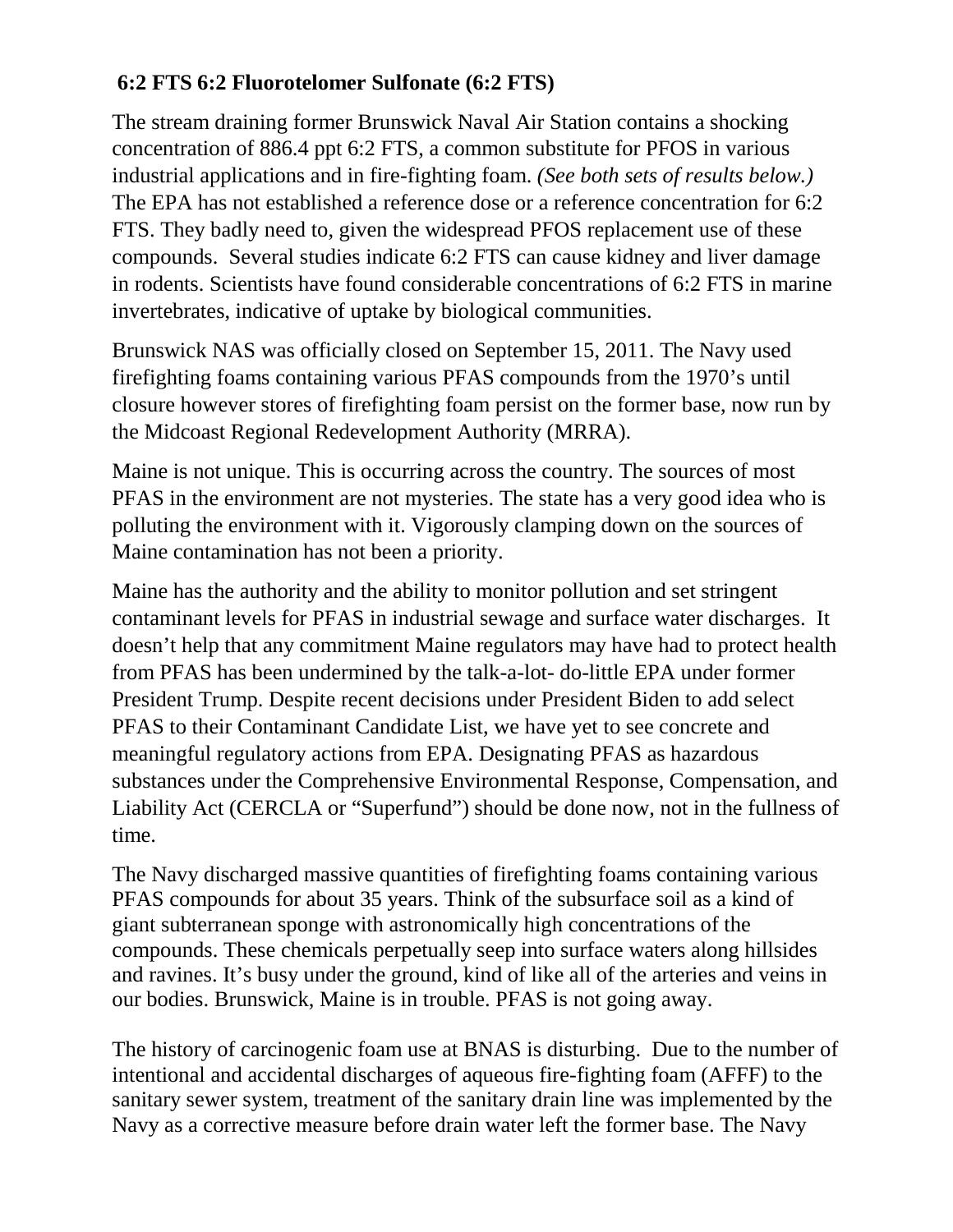injected a defoaming chemical into the sanitary sewer system prior to discharge to the Brunswick Sewer District. While the defoamer reduces the amount of foam entering into the Brunswick wastewater treatment plant (WWTP), it does not break down the chemical compounds producing the foam. While drain line treatments occurred prior to base closure, system conditions have remained in need of upgrading since transfer to the MRRA and many floor drains still empty into the Brunswick WWTP.

AFFF can cause issues with wastewater treatment plants if the foam concentrate or solution enters a sanitary sewer. There is rapid mixing and agitation which can give rise to a dangerous generation and expansion of foam. It's a common practice for the Navy to inject defoaming chemicals into the mix before sending AFFF-laden substances to municipal sewer systems. We saw it in the Chesapeake region earlier this year when the Patuxent River NAS in Maryland treated 2,500 gallons of highly concentrated foam with defoaming agents before the local wastewater treatment plant dumped it, untreated, into the middle of the Chesapeake Bay. Navy hangers often experience accidental discharges of foam.

The Brunswick Sewer District may receive sewage from many sources that contain PFAS. It may also be picking up stormwater runoff from AFFF use at the old base.

That PFOS is the dominant sampled species, along with 2:6 FTS, the fire-fighting foam PFOS replacement, puts the former BNAS in the crosshairs as the likely source.

Officials in Minnesota say PFOS concentrations in fish filet may be up to 7,000 times greater than the ambient water levels. They have set Health Based Value (the level of a contaminant that can be present and pose little or no health risk) limits for [PFOS in drinking water at 15 ppt.](https://www.health.state.mn.us/communities/environment/hazardous/topics/pfcs.html#safelevels) The water in the Androscoggin has concentrations of PFOS at 51.1 ppt, 333% higher. Fish in the river are likely to be highly contaminated.

Maine has reported deer meat from the Waterville region with [40,000 ppt](https://www.maine.gov/ifw/hunting-trapping/hunting-resources/deer/index.html) of PFOS likely as a result of spreading municipal and or industrial sludge. Mussels in Brunswick were found with a total of [12,020 ppt](http://cybrary.fomb.org/pages/PFAS-Brunswick,%20ME%20%20Mussel%20study%20David%20S.%20Page%202020.pdf) of overall PFAS and 7,270 of PFOS. A Brook Trout had concentrations of [1,080,000 ppt](http://cybrary.fomb.org/pages/PFAS-Maine%20Fish%20Tissue%20Sampling%20Levels.xlsx) of PFOS in a stream near the former Loring Air Force Base, closed in 1994, where fire-fighting foams, like those at Brunswick Naval Air Station, were carelessly used and discarded for years. (Note: this facility is now known as Loring International Airport, is operational and has similar problems to NASB). Chicken eggs in Fairfield contained an average of 37,000 ppt of PFAS, according to the Maine Department of Health and Human Services. Critters near many of Maine's military and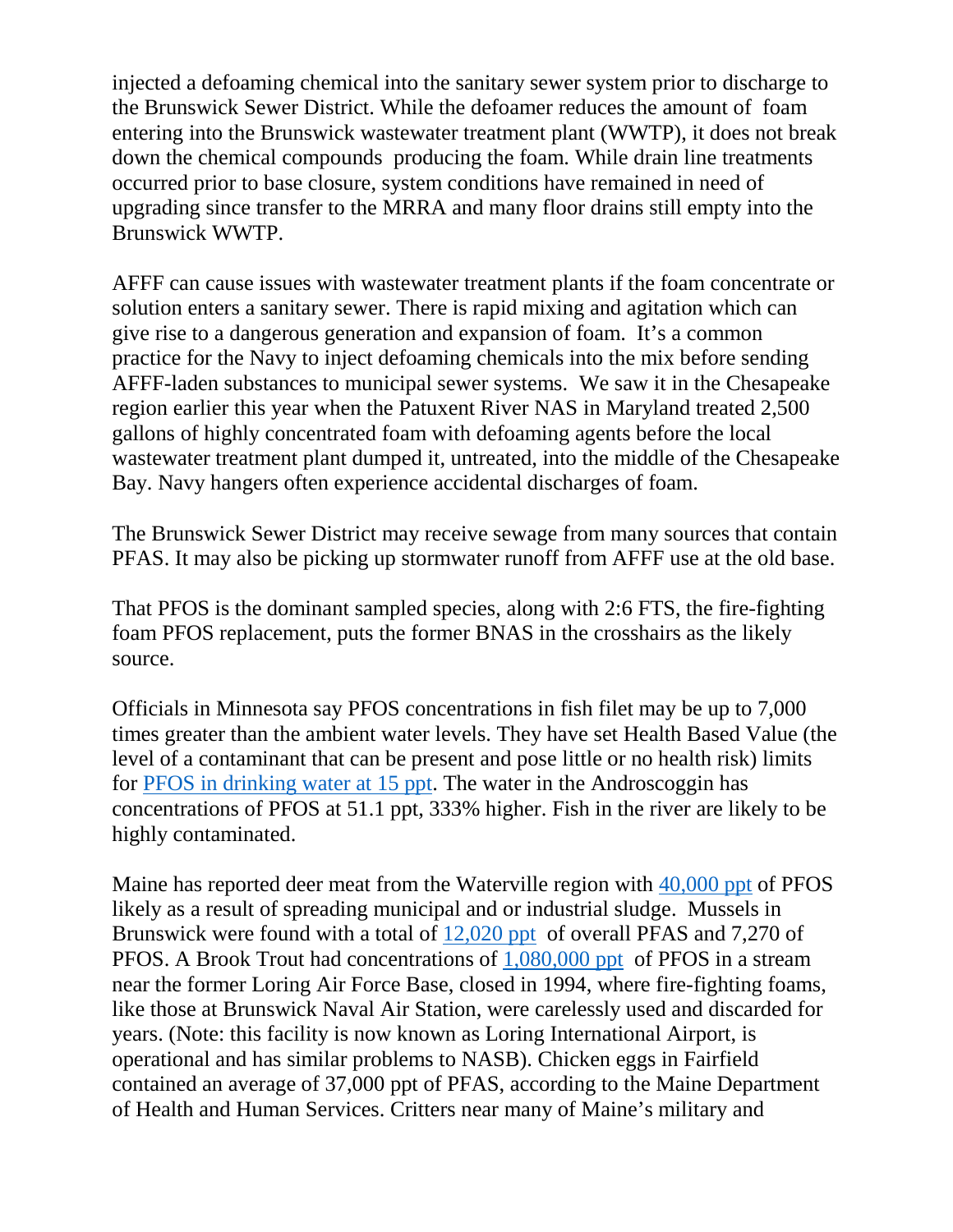industrial sites are poisoned and so are the birds and their eggs. We can change this with a whole lot of education, stringent regulation, and more courage in Augusta.

We call for clean-up of PFAS hotspots on the former base and elsewhere, robust testing, regular reporting of effluent from significant industrial users and establishing stringent, enforceable maximum contaminant levels in Maine soil, water, sludge, fish and wildlife.

### *Test results from BNAS Pond 3 Outlet Stream 12/1/21*

| testing_location                 | Brunswick, ME 04011 |  |  |
|----------------------------------|---------------------|--|--|
| sample taken from                | Unfiltered          |  |  |
| date of testing                  | 12/1/21 10:30 AM    |  |  |
| Order ID                         | 3924                |  |  |
| GenX                             | $<$ 5 ng/L          |  |  |
| N-EtFOSAA                        | $< 1$ ng/L          |  |  |
| N-MeFOSAA                        | $< 1$ ng/L          |  |  |
| <b>PFBA</b>                      | 10                  |  |  |
| <b>PFBS</b>                      | 9.5                 |  |  |
| <b>PFDA</b>                      | $< 1$ ng/L          |  |  |
| PFDoA                            | $< 1$ ng/L          |  |  |
| PFHpA                            | 14.4                |  |  |
| <b>PFHxA</b>                     | 78.1                |  |  |
| <b>PFHxS</b>                     | 110                 |  |  |
| <b>PFNA</b>                      | 1.2                 |  |  |
| <b>PFOA</b>                      | 29.1                |  |  |
| <b>PFOS</b>                      | 363.1               |  |  |
| <b>PFPeA</b>                     | 66.3                |  |  |
| PFTeA                            | $< 1$ ng/L          |  |  |
| <b>PFTrDA</b>                    | $\leq 1$ ng/L       |  |  |
| PFUnA                            | $<$ 1 ng/L          |  |  |
| Total PFAS (17 Compounds)        | 681.7               |  |  |
| <b>Additonal PFAS</b>            |                     |  |  |
| <b>PFPrS</b>                     | 2.6                 |  |  |
| <b>PFPeS</b>                     | 14                  |  |  |
| <b>PFHpS</b>                     | 8.8                 |  |  |
| <b>PFECHS</b>                    | 3.1                 |  |  |
| <b>FBSA</b>                      | 8.7                 |  |  |
| <b>FHxSA</b>                     | 9.8                 |  |  |
| 5:3 FTA                          | 12.4                |  |  |
| <b>FHEA</b>                      | 9.1                 |  |  |
| <b>FOUEA</b>                     | 18.1                |  |  |
| 4:2 FTS                          | 3.6                 |  |  |
| 6:2 FTS                          | 886.4               |  |  |
| 8:2 FTS                          | 2.9                 |  |  |
| <b>Total PFAS (All Detected)</b> | 1661.2              |  |  |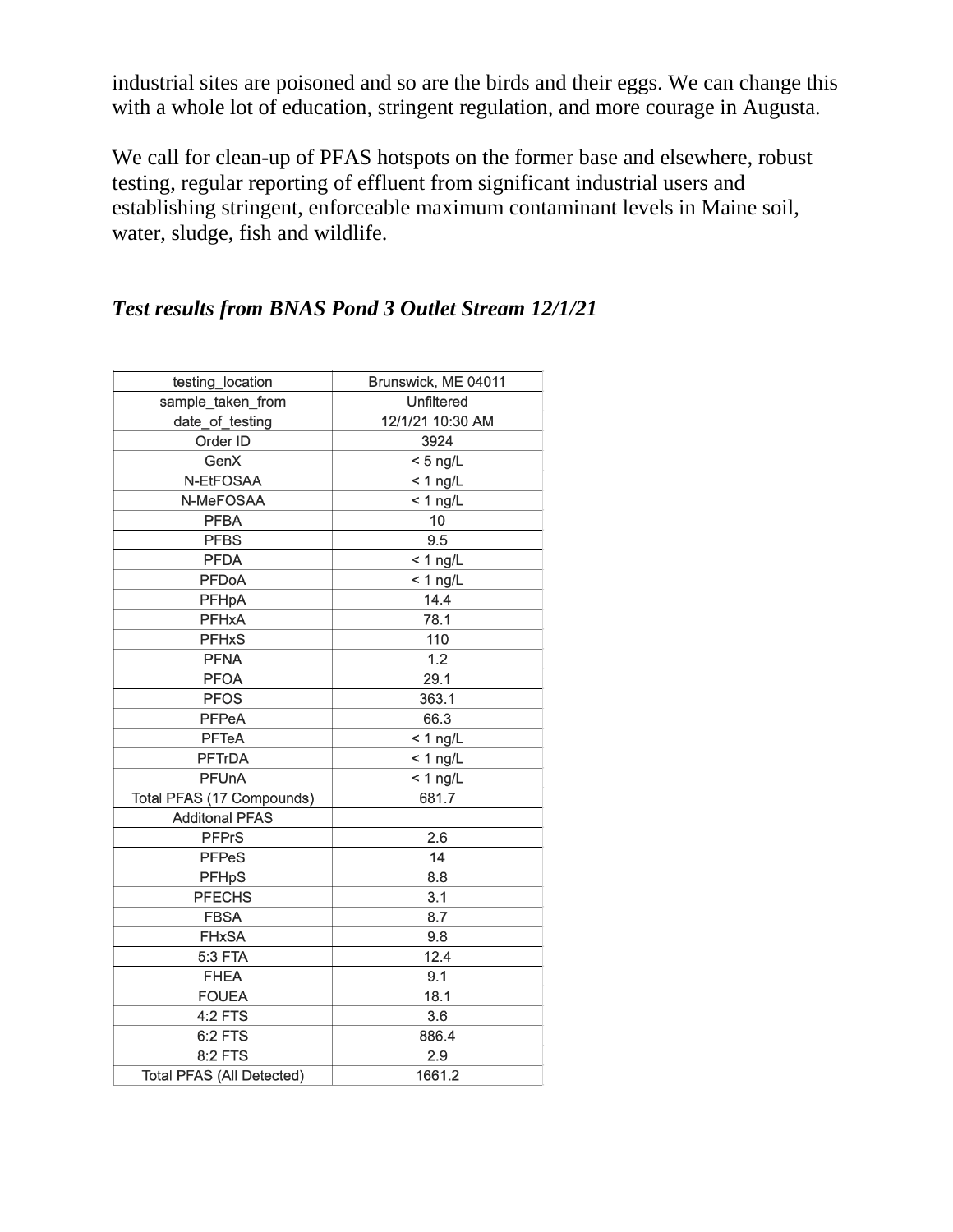| WTK ID                              | WTK PFAS 669                                      |  |  |
|-------------------------------------|---------------------------------------------------|--|--|
|                                     |                                                   |  |  |
| Sampling Location                   | Brunswick, ME<br>04011<br>(Androscoggin<br>River) |  |  |
| <b>Filtration Status</b>            | Unfiltered                                        |  |  |
| <b>Sampling Date</b>                | 10/28/21 11:00 AM                                 |  |  |
| Order ID                            | 3645                                              |  |  |
| GenX                                | $<$ 5 ng/L                                        |  |  |
| N-EtFOSAA                           | 8.5                                               |  |  |
| N-MeFOSAA                           | 19.7                                              |  |  |
| <b>PFBA</b>                         | 1.4                                               |  |  |
| <b>PFBS</b>                         | 1                                                 |  |  |
| <b>PFDA</b>                         | 3                                                 |  |  |
| PFDoA                               | $< 1$ ng/L                                        |  |  |
| PFHpA                               | 1.7                                               |  |  |
| PFHxA                               | 6.6                                               |  |  |
| PFHxS                               | 3.4                                               |  |  |
| <b>PFNA</b>                         | 1.1                                               |  |  |
| <b>PFOA</b>                         | 5.4                                               |  |  |
| <b>PFOS</b>                         | 51.1                                              |  |  |
| PFPeA                               | 3.4                                               |  |  |
| PFTeA                               | $<$ 1 ng/L                                        |  |  |
| <b>PFTrDA</b>                       | $<$ 1 ng/L                                        |  |  |
| PFUnA                               | $<$ 1 ng/L                                        |  |  |
| <b>Total PFAS (17</b>               | 106.3                                             |  |  |
| Compounds)                          |                                                   |  |  |
| <b>Additional PFAS</b>              |                                                   |  |  |
| 5:3 FTA                             | 3.2                                               |  |  |
| 7:3 FTA                             | $< 1$ ng/L                                        |  |  |
| 6:2 FTS                             | 18.4                                              |  |  |
| 8:2 FTS                             | 3.2                                               |  |  |
| <b>FBSA</b>                         | $< 1$ ng/L                                        |  |  |
| <b>FHxSA</b>                        | $\leq$ 2                                          |  |  |
| <b>PFOSA</b>                        | 5.9                                               |  |  |
| <b>PFPrS</b>                        | $< 1$ ng/L                                        |  |  |
| PFPeS                               | $< 1$ ng/L                                        |  |  |
| <b>PFHpS</b>                        | $< 1$ ng/L                                        |  |  |
| <b>PFNS</b>                         | $< 1$ ng/L                                        |  |  |
| <b>PFDS</b>                         | $< 1$ ng/L                                        |  |  |
| PFECHS                              | $< 1$ ng/L                                        |  |  |
| <b>FOSAA</b>                        | 1.9                                               |  |  |
| NMeFOSE                             | 2.3                                               |  |  |
| <b>PFOPA</b>                        | $<$ 5 ng/L                                        |  |  |
| 6:2diPAP                            | 39.4                                              |  |  |
| 6:6PFPi                             | 1.4                                               |  |  |
| N-AP-FHxSA                          | 1.1                                               |  |  |
| <b>Total PFAS (All</b><br>Detected) | 183.1                                             |  |  |